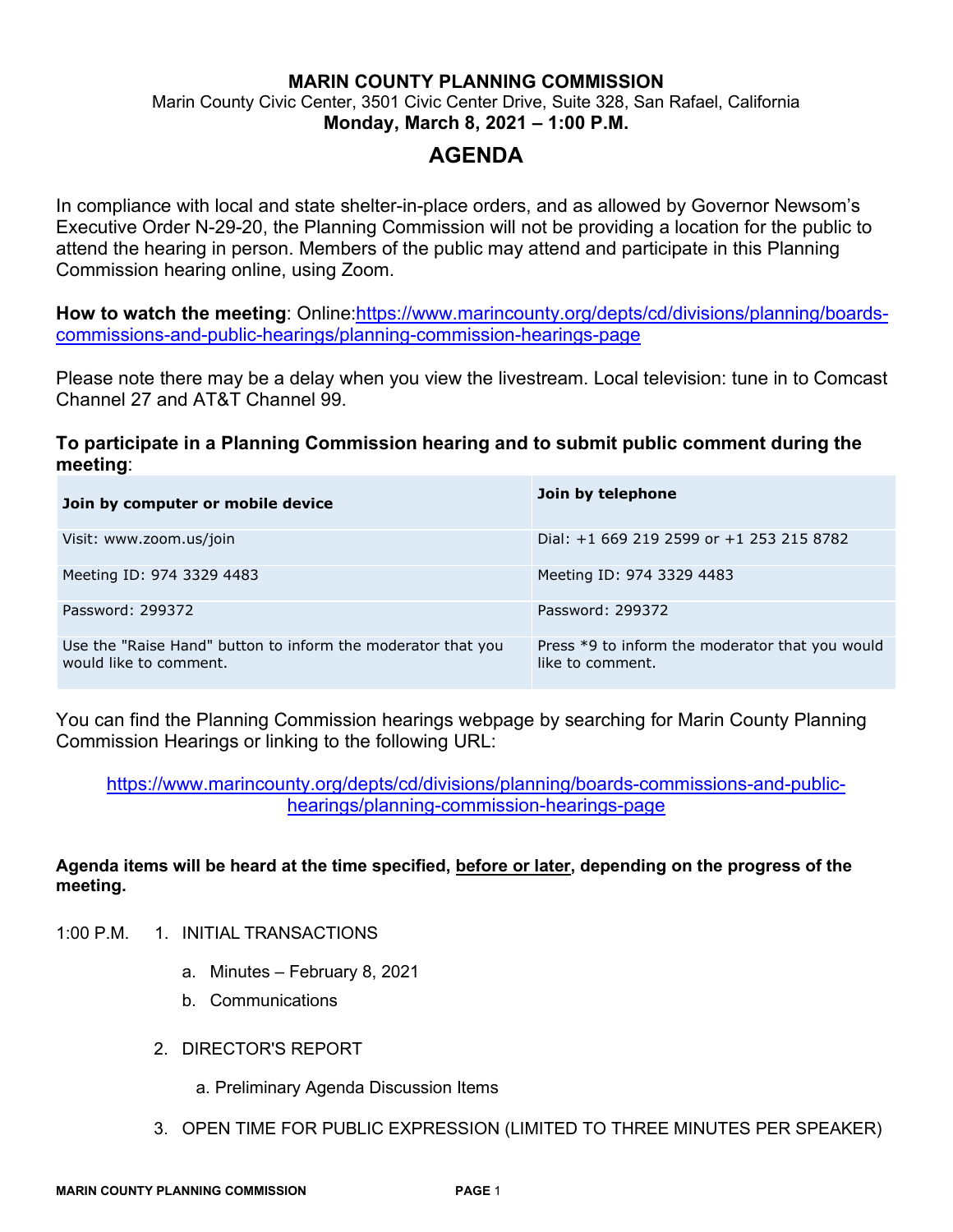#### 1:00 P.M. 4. **MARIN HEALTHCARE DISTRICT DESIGN REVIEW, TREE REMOVAL PERMIT, AND CEQA EXEMPTION**

Senior Planner: Immanuel Bereket

This is a public hearing to consider issuing a decision on the Marin Healthcare District Design Review. The applicant for the project is Pietro Martinez, and the property is located at 250 Bon Air Road, Kentfield, further identified as Assessor's Parcel 022-010-37 & 022-060-22.

The applicant requests Design Review approval to construct the following: (1) a five-story, 100,000 square-foot Ambulatory Services Building (ASB); (2) a six-story parking structure, which would displace 75 at grade parking stalls and provide 417 replacement parking stalls; (3) and a pedestrian bridge which would connect the existing and proposed parking structures with the proposed ambulatory services building. Other proposed improvements include site grading to accommodate, tree removal and planting, on-and off-site landscaping, and wayfinding and identification signs.

For more information about the project please visit:

[https://www.marincounty.org/depts/cd/divisions/planning/projects/kentfield/marin-healthcare](https://www.marincounty.org/depts/cd/divisions/planning/projects/kentfield/marin-healthcare-district_dr_p2787_kf)[district\\_dr\\_p2787\\_kf](https://www.marincounty.org/depts/cd/divisions/planning/projects/kentfield/marin-healthcare-district_dr_p2787_kf)



All public meetings and events sponsored or conducted by the County of Marin are held in accessible sites. Requests for accommodations may be made by calling (415) 473-4381 (Voice) 473-3232 (TDD/TTY) or by e-mail at [disabilityaccess@marincounty.org](mailto:disabilityaccess@marincounty.org) at least five work days in advance of the event. Copies of documents are available in alternative formats, upon request.